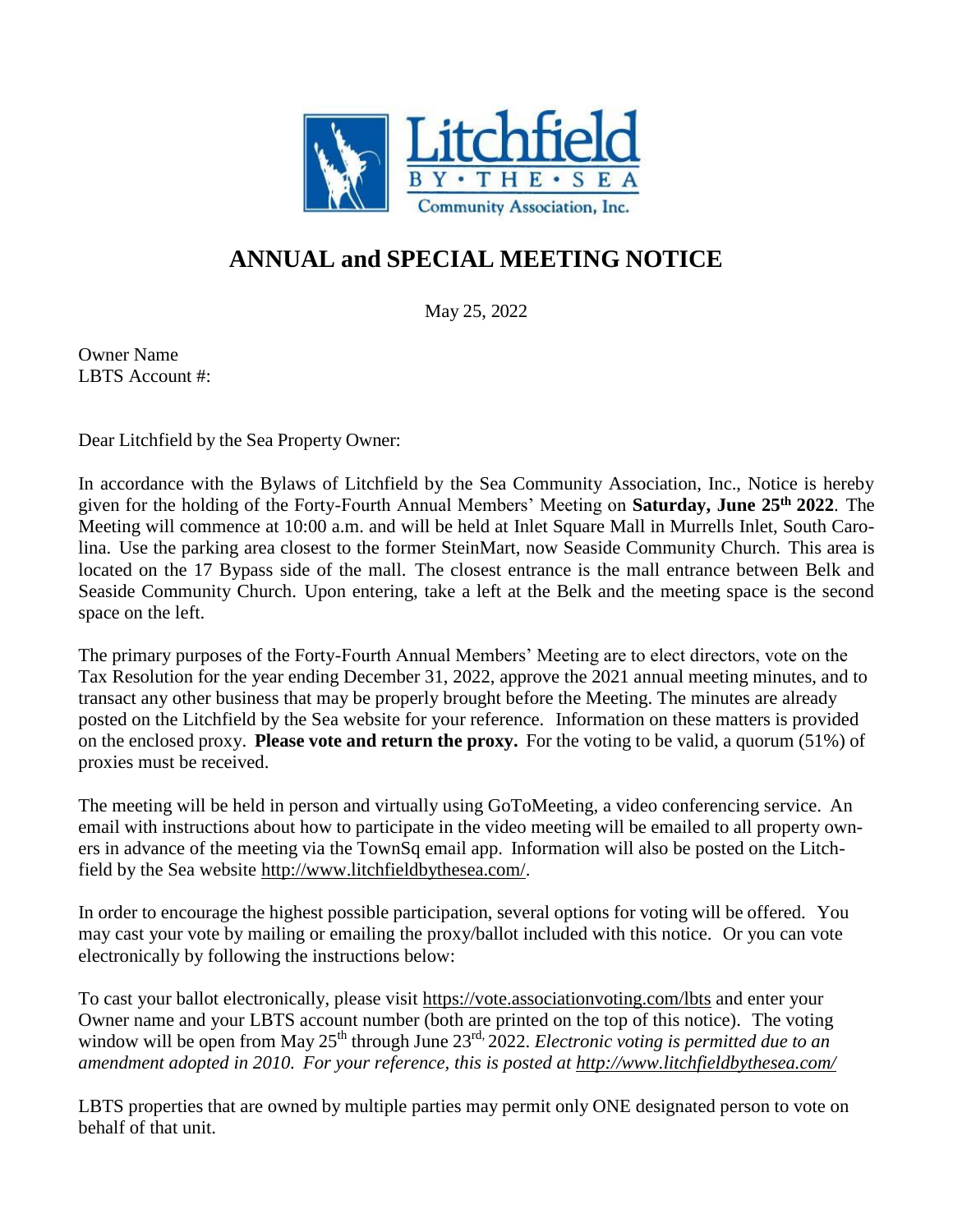### **Board of Directors Election**

It will be necessary to elect three (3) members to the Board this year. The terms of Board Members Wayne Flowers, Bob Gilman, and Scott Manhoff expire at this year's meeting. All three have agreed to serve another term on the Board, if they are elected. The Nominating Committee selected the applicants below as candidates for election to the Board. The current Board endorsed the actions of the Nominating Committee. The candidate bios are enclosed.

In considering the candidates to place on the ballot, the Nominating Committee selected the applicants below for one or more of the following reasons: the skill set the candidate brings to the table, the specific sector of the LBTS membership base they represent, and previous Board or Board Leadership in their host community.

| Nominee              | <b>Property Address</b>                 | Term                 |
|----------------------|-----------------------------------------|----------------------|
| F. Wayne Flowers     | 163 Heron Marsh Drive #61 (Heron Marsh) | Three years $(2025)$ |
| <b>Bob Gilman</b>    | 42 Golf View Court (River Club)         | Three years $(2025)$ |
| <b>Scott Manhoff</b> | 82 Bob White Court #101 (Avian Forest)  | Three years $(2025)$ |

### **Tax Resolution**

When reviewing your proxy form, you will notice a section asking for your vote with regard to the Tax Resolution. It is essential that the membership vote to approve the tax resolution. Although the homeowners association is a non-profit corporation, it is not a tax-exempt non-profit corporation. Therefore, any excess assessment income over and above expenses is subject to taxation. The federal tax rate for all corporations that file an 1120 corporate tax return is 21%. While the tax law benefits for-profit corporations by lowering their tax liability, non-profit corporations, that are not tax exempt, will be taxed at a higher rate. If the membership votes to approve the resolution, the excess income can be applied against the subsequent year's assessments and expenses and therefore reduce the association's tax liability as provided by IRS Revenue Ruling 70-604. The election to defer the excess Association income would result in savings to the Association and its members.

### **Special Meeting Notice**

In addition, the Litchfield by the Sea Board is also calling a Special Meeting immediately after the conclusion of the 2022 Annual Meeting.

The purpose of the Special Meeting is to vote on an amendment to the Association's Declaration of Covenants and Restrictions (CCR's). **Your Board urges you to review the amendment and vote in favor of adopting it.** The amendment would allow Litchfield by the Sea to pursue a bulk cable and internet contract for the single-family homes in River Club. In order to pursue such a contract, a neighborhood area needs to be created that would allow a mechanism to bill only that grouping of homes for the cable and internet services. Many communities in the area have already entered into their own contract with Spectrum and are enjoying a considerable savings on their cable and internet bills. This amendment would allow the Litchfield by the Sea Board to seek and secure similar savings for singlefamily homes in River Club. River Club homeowners have voted overwhelmingly in favor of this measure. For your reference, the actual wording for the amendment is included in this mailing.

In addition, a power point presentation can be found at <http://www.litchfieldbythesea.com/> which explains why this vote is necessary and why all members should cast their ballot.

Please cast your vote by mail, email, or electronically so that we receive it by June  $23<sup>rd</sup>$ , 2022. For the Special Meeting, 60% of the members must submit a proxy to meet the quorum requirements for a gov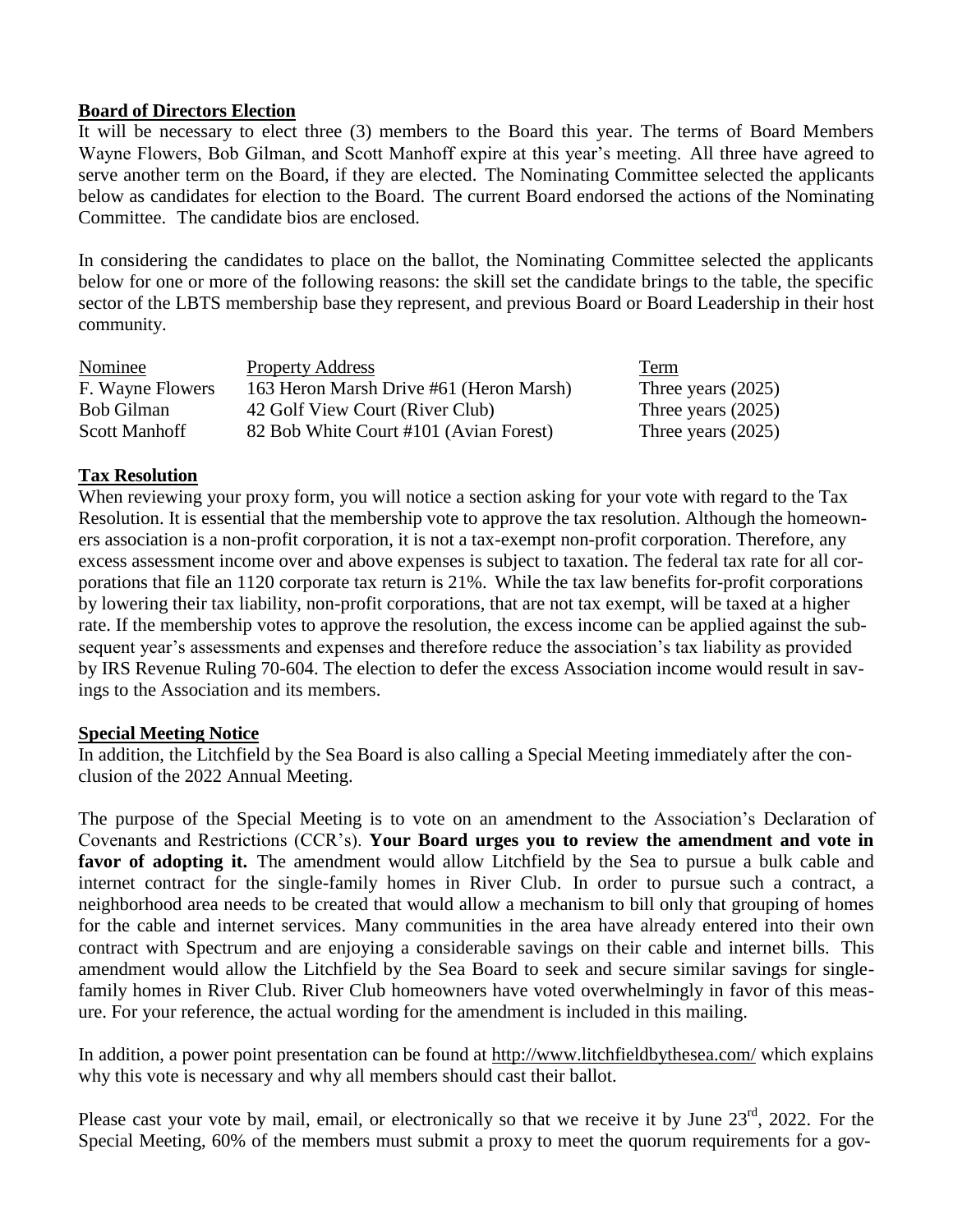erning document change. Once the quorum threshold is reached, 75% of those proxies must be for the amendment.

The bylaws provide that if a quorum is not reached at the first Special Meeting, the Association Board may suspend the meeting and reconvene the meeting at a different date and time. The date and time for the second Special Meeting (if necessary) will be July 21<sup>st</sup>, 2022 at 11:00am in the LBTS Beach House.

If you have any questions regarding matters contained in this Notice, or on the voting of your proxy, please do not hesitate to call Waccamaw Management (843) 237-9551 for assistance.

For the Board of Directors, WACCAMAW MANAGEMENT, LLC, AAMC Managing Agent

## *Lisa Hergenrother*

Lisa Hergenrother Community Association Manager, CMCA, AMS

Enclosures:

- The meeting notice
- The proposed governing documents changes
- Memo from the LBTS Board regarding the proposed document changes
- Bios for Board Candidates
- The proxy

Proxies may be returned in one of the following ways:

- 1. Mailing address: Litchfield by the Sea PO Box 2308 Pawleys Island, SC 29585
- 2. By email to [amandak@waccamawmanagement.com](mailto:amandak@waccamawmanagement.com)
- 3. Electronically: <https://vote.associationvoting.com/lbts> and enter your Owner name and your LBTS account number (both are printed on the top of this notice).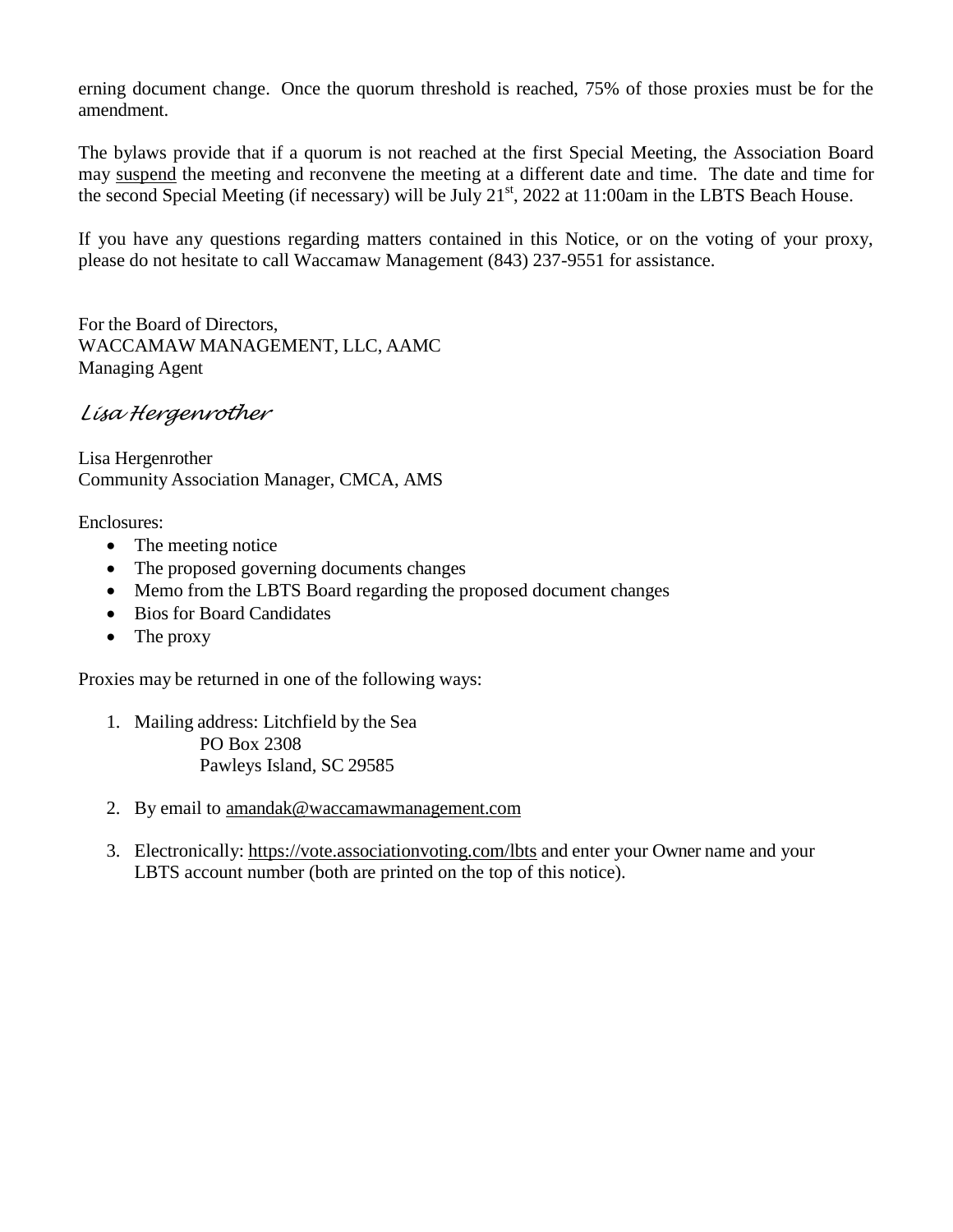# **Biographical Statements**

**Mr. F. Wayne Flowers (Oceanside)** is an owner and Board member at Heron Marsh. He bought his home in 2016 and moved to Pawleys Island full time in 2018. Mr. Flowers has worked in various positions in public education for over 40 years – as a teacher, a principal and held positions in the district office. He has also served as Chief Operating Officer for Omni Med LLC and Med site Plus LLC. Currently, Mr. Flowers is self-employed at FW Investments.

**Mr. Bob Gilman (River Club)** -Married to Bonnie and have 3 children and 4 grandchildren and have been a full-time resident of The River Club since 2009. Served in US Army 1968 - 1970 and served in Vietnam. Worked for Bridgestone/Firestone Retail Operations for 42 years and held various field and home office management positions until retirement in 2009. Served as VP and Grounds Director for RCCO from 2010 thru 2019. Currently serving on LBTS Board and LBTS ARB. Pawley's Island is a great place to live and I look forward to doing my part to help LBTS successfully move into the future.

**Mr. Scott Manhoff (West Side)** - lives in Avian Forest and purchased his home in 2016. He lives in Pawleys Island full time. Mr. Manhoff was a college football coach at Grambling State University, University of Maryland Eastern Shore, Mariette College and Brown University. Currently, he is working in commercial real estate in Pawleys Island. He is licensed both in South Carolina and Maryland.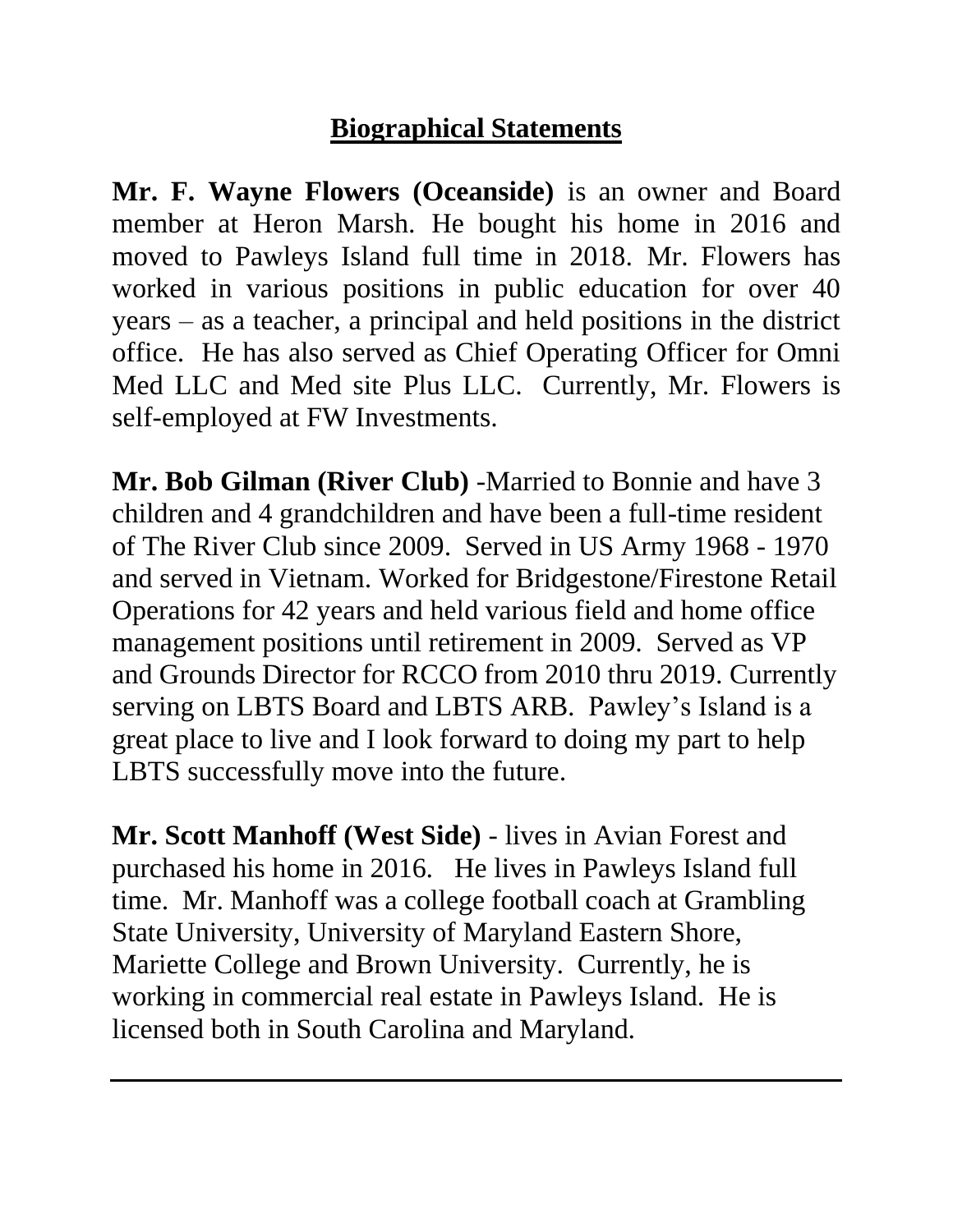

### MEMO

- TO: Litchfield by the Sea Owners/Members
- FR: Litchfield by the Sea Board of Directors
- DT: May 25, 2022
- RE: Call for a special meeting and vote to authorize the LBTS Board to negotiate a contract with Spectrum to provide cable and internet services to River Club single family homes

The changes to the governing documents being proposed are for the sole purpose of creating a designated Neighborhood Area comprised of the single family homes in the River Club. The sole purpose for creating this Neighborhood Area is to give the LBTS Board the authority to enter into a contract with Spectrum that will provide cable and internet service just to the single family homes in River Club. LBTS would also obtain the legal ability to collect funds from River Club single family homeowners to pay for these services.

Many of the HOA's that are members of LBTS already have a contract for cable and internet services at advantageous prices. It is only fair that all members of LBTS are able to enjoy discounted pricing on these services.

River Club is not allowed to have its own HOA and cannot legally enter into a contract on its own. Litchfield by the Sea is the HOA for River Club. The LBTS Board supports the enclosed governing document changes and encourages all members to vote in favor of them.

At its meeting on April 27th, the LBTS Board re-affirmed its support of this measure and that the Board's only purpose for seeking the document changes is to authorize the Board to negotiate a cable and internet contract with Spectrum on behalf of the single family homes in River Club. That is the ONLY intended purpose for this vote.

To better help you understand this effort and why it is necessary, please visit [http://www.litchfieldbythesea.com](http://www.litchfieldbythesea.com/) for a power point presentation on this initiative.

Thank you in advance for your support.

Managed by:

www.waccamawmanagement.com info@waccamawmanagement.com



□ Pawleys Island Office P.O. Box 2308 Pawleys Island, SC 29585 843.237.9551

**O** Carolina Forest Office P.O. Box 51558 Myrtle Beach, SC 29579 843.903.9551

□ Briarwood Office 605 Briarwood Drive, Suite C Myrtle Beach, SC 29572 843.272.8705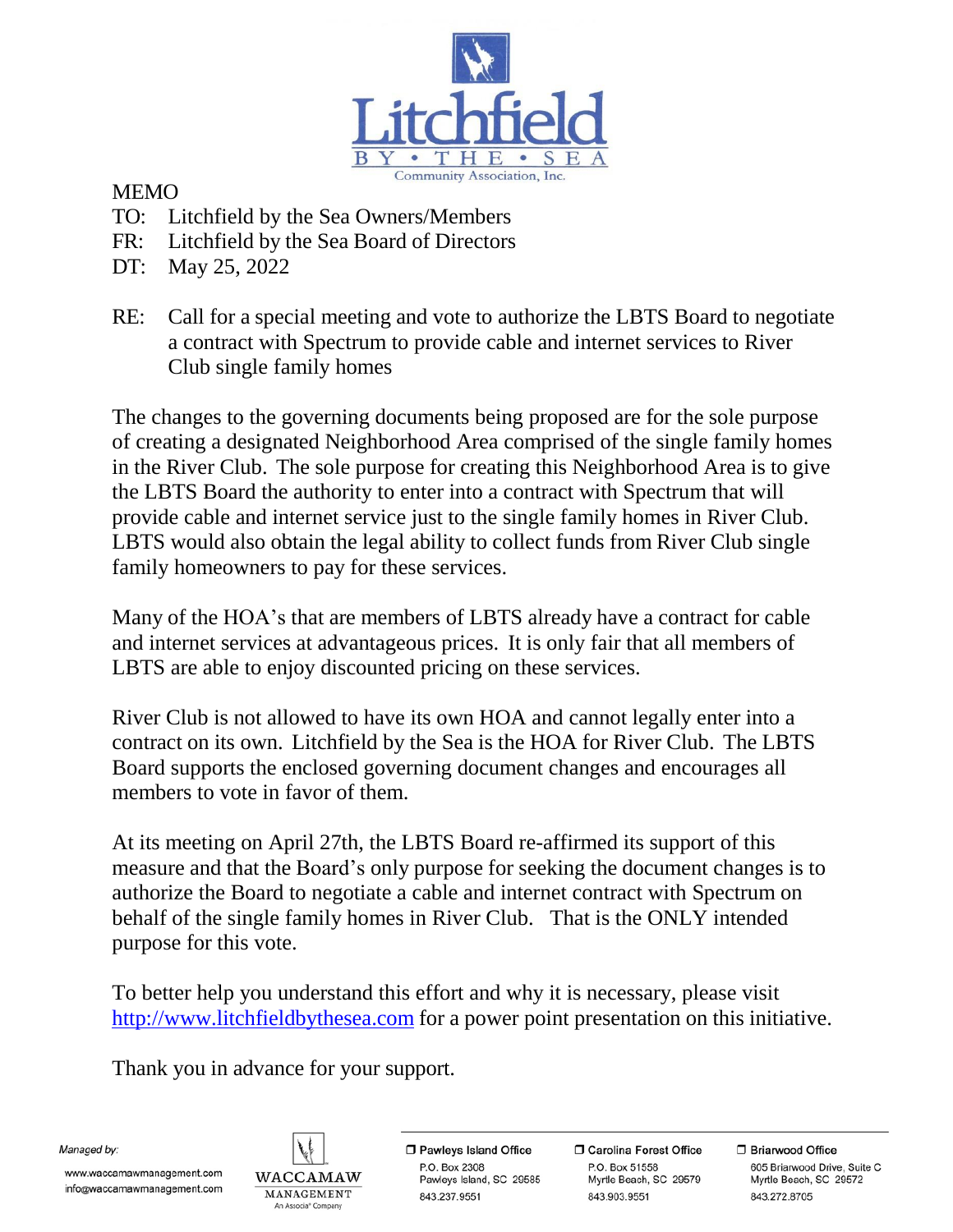# STATE OF SOUTH CAROLINA COUNTY OF GEORGETOWN

### EIGHTH AMENDMENT TO DECLARATION OF COVENANTS AND RESTRICTIONS FOR LITCHFIELD-BY-THE-SEA COMMUNITY ASSOCIATION, INC.

THIS EIGHTH AMENDMENT TO DECLARATION OF COVENANTS AND RESTRICTIONS FOR LITCHFIELD-BY-THE-SEA COMMUNITY ASSOCIATION, INC. (this "Amendment") is made this day of day of  $\frac{2022}{100}$ , 2022, by the Litchfield-By-The-Sea Community Association, Inc. (the "Association").

 $\overline{)}$  $\mathcal{L}$  $\overline{)}$  $\mathcal{L}$ 

### WITNESSETH:

WHEREAS, Litchfield-By-The-Sea, Inc. and Litchfield-By-The-Sea Community Association, Inc., a Delaware non-profit, non-stock corporation, did make and declare that certain Declaration of Covenants and Restrictions of Litchfield-By-The-Sea Community Association, Inc. (the "Declaration") dated and recorded June 15, 1978, in the Register of Deeds Office for Georgetown County ("ROD") in Deed Book 159, Page 264; as amended by First Amendment dated August 15, 1979, and recorded August 21, 1979, in the ROD in Deed Book 171, Page 964 (the "First Amendment"); as amended by Second Amendment dated September 1, 1980, and recorded September 5, 1980, in the ROD in Deed Book 183, Page 381 (the "Second Amendment"); as amended by Third Amendment dated May 28, 1981, and recorded May 29, 1981, in the ROD in Deed Book 191, Page 181 (the "Third Amendment"); as amended by Fourth Amendment dated February 27, 1984, and recorded June 18, 1984, in the ROD in Deed Book 218, Page 627 (the "Fourth Amendment"); as amended by Fifth Amendment dated and recorded June 30, 1994, in the ROD in Deed Book 580, Page 134 (the "Fifth Amendment"); as amended by the Sixth Amendment to Declaration of Covenants and Restrictions of the Litchfield-By-The-Sea Community Association, Inc., dated May 31, 2008, and recorded July 21, 2008, in the ROD in Record Book 1010, Page 177 (the "Sixth Amendment"); as amended by the Seventh Amendment to Declaration of Covenants and Restrictions of the Litchfield-By-The-Sea Community Association dated June 8, 2010, and recorded December 17, 2010, in the ROD in Record Book 1600, Page 50 (the "Seventh Amendment"); and

WHEREAS, the Declaration may be amended by a vote of the Members pursuant to Article VIII, Section 2 of the Declaration; and

WHEREAS, a vote was taken to amend the Declaration at a meeting of the Members of the Association duly called and held on  $\frac{1}{\sqrt{2}}$  j pursuant to the Notice of said meeting dated ; the total number of votes for the Members of the Association being ; the total number of votes required to constitute a quorum being \_\_\_; and the total number of votes necessary to adopt an amendment to the Declaration being ; and

WHEREAS, the total number of votes that were cast in favor of amending Articles I, V and VI of the Declaration, as more fully set forth below was with cast against such amendment; and

WHEREAS, the vote of the Members of the Association was sufficient to amend the Declaration as more fully described hereinbelow.

NOW THEREFORE, the Association amends the Declaration as follows:

1. Article I subsection (b) of the Declaration is hereby deleted and restated as follows:

"Assessment" shall mean and refer to the charges levied pursuant to Article V. "Annual Assessment" shall mean and refer to the annual charges levied by the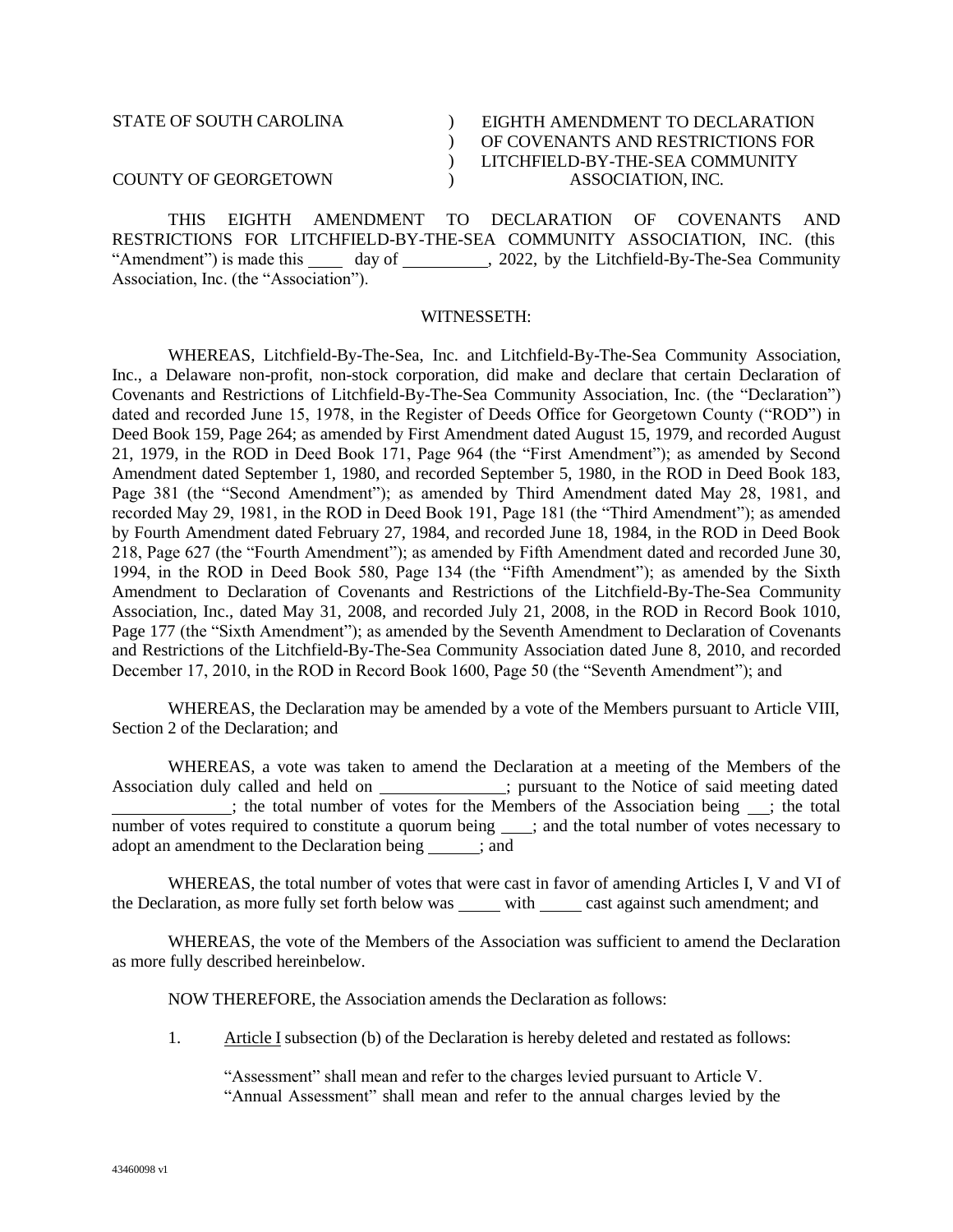Board of Directors of the Association for the purposes set forth in Section 2 of Article V. "Maximum Annual Assessment" shall mean and refer to the Annual Assessment calculated as set forth in Section 3 of Article V. "Special Assessment" shall mean and refer to the charges levied for the purposes set forth in Section 4 of Article V. "Neighborhood Assessments" shall mean and refer to the charges levied pursuant to Section 13 of Article V.

2. Article I of the Declaration is hereby amended to add subsection (z) as follows:

"Neighborhood Area" shall mean and refer to a parcel or tract of land which is intended for, and has been subdivided for use as a Residential Lot, Dwelling Unit, or Public and Commercial Unit and designated for such use on a recorded subdivision plat of Residential Lots, Multi-Family Tracts, and Public on Commercial Sites in the Office of the Register of Deeds for Georgetown County, South Carolina. The Neighborhood Area shall be comprised of the total number of Residential Lots, Dwelling Units or Public and Commercial Units within such subdivision or group of such subdivisions and may be subjected to Neighborhood Assessments applicable only to the Owners within that immediate Neighborhood Area of the Properties to undertake neighborhood internet, cable television and communication services and equipment, construction or maintenance for the benefit of those Owners. A separate nonprofit association may be created hereunder for each Neighborhood Area.

3. Article V, Section 1 of the Declaration is hereby deleted in its entirety and amended and restated as follows:

#### **Section 1. Creation of the Lien and Personal Obligations for Assessments.**

The Company covenants and agrees, each Owner of any Residential Lot, Dwelling Unit, Multiple Family Tract, Public Commercial Site, Public or Commercial Unit, Development Unit Parcel, or Unsubdivided Property, whether or not it shall be so expressed in any such deed or other conveyance, shall be deemed to covenant and agree to all the terms and provisions of this Declaration and to pay to the Association (1) Annual Assessments or charges; (2) Special Assessments or charges; (3) Neighborhood Assessments or charges for the purposes set forth in this Article, all such assessments to so fixed, established and collected from time to time as hereinafter provided. The Annual, Special and Neighborhood Assessments shall be a charge and continuing lien on the real property and improvements thereon against which each such assessment is made. Each such assessment, together with interest thereon at a rate per annum not to exceed the maximum rate permitted by law from the date of delinquency until collected (unless waived by the Board), and the cost of collection thereof shall also be the personal obligation of the person who is the Owner of such real property at the time when the assessment first becomes due and payable. In the case of co-ownership of a Residential Lot, Dwelling Unit, Multiple Family Tract, Public or Commercial Site, Public or Commercial Unit, Development Unit Parcel, or any Unsubdivided Property, all of such co-owners shall be jointly and severally liable for the entire amount of the assessment, interest, penalties and cost of collection. If an assessment is not paid within thirty (30) days after the due date, a penalty in an amount to be determined annually by the Board of Directors of the Association and consistently applied shall be added to such assessment, and further, the Association may bring an action at law against the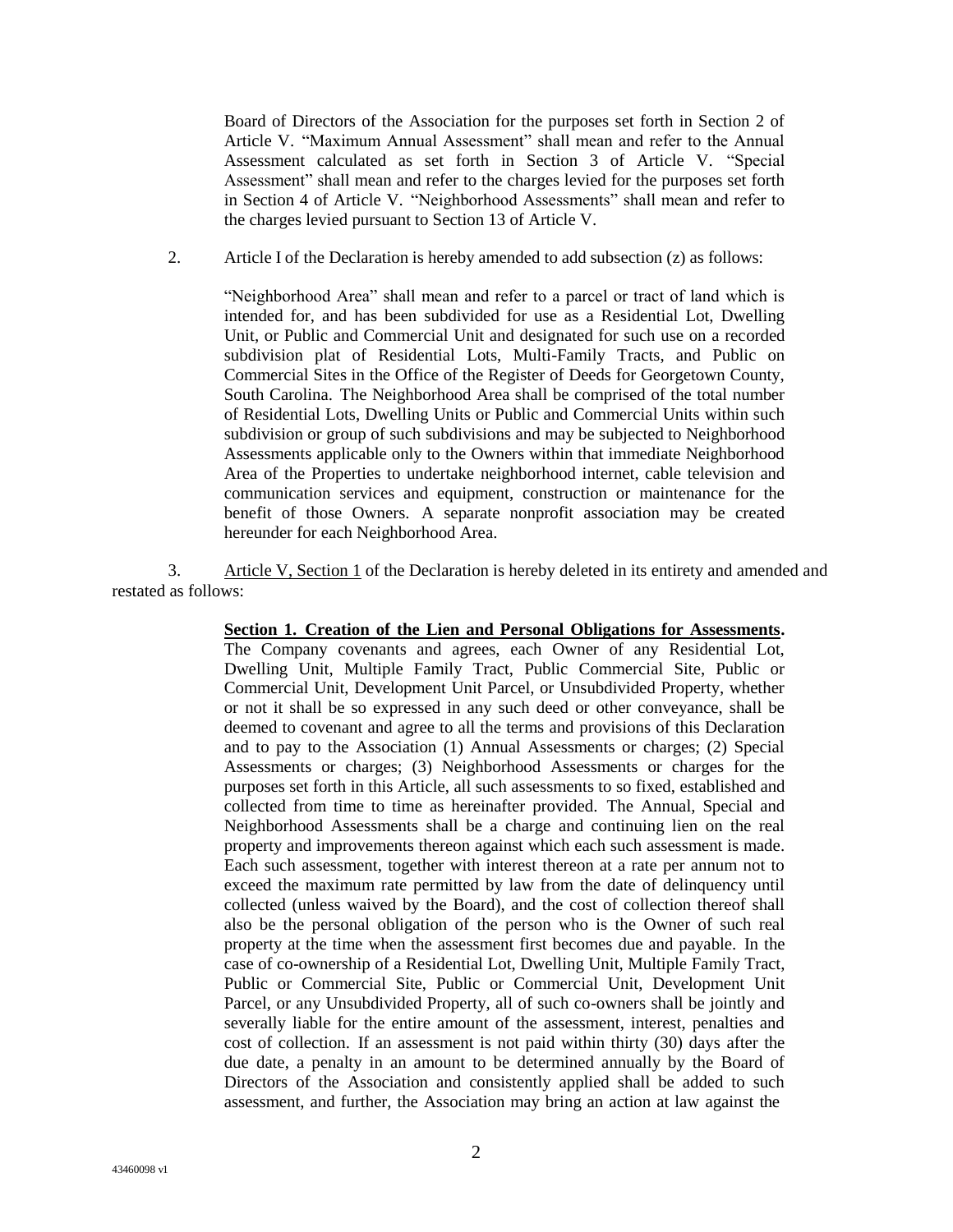Owner personally, and there shall be added to the amount of such assessment the Association's actual counsel fees and disbursements related to such action. In the event a judgment is obtained, such judgment shall include interest on the assessment as above provided and such actual counsel fees and disbursements together with the costs of the action.

4. Article V of the Declaration is hereby amended by the addition of Section 13 as hereinafter set forth:

> **Section 13. Neighborhood Assessment.** In addition to the Annual Assessment and the Special Assessment authorized in Sections 3 and 4 of this Article, when any area or portion of the Properties has been designated a Neighborhood Area for the benefit of Owners of real property within the area so designated, the Board of Directors of the Association is hereby empowered to levy assessments to be used for obtaining cable television and/or internet and communication services from cable television/internet providers for the benefit of the owners of Residential Lots, Dwelling Units and Public and Commercial Units for location within the particular Neighborhood Area of the Properties, payment of which assessment shall be borne by the Owners within such area only, such assessment being herein referred to as a "Neighborhood Assessment." A Neighborhood Assessment can be levied by the Board of Directors of the Association after a determination that the affected area of the Properties has such need of internet, cable television and communication services, as would justify the expenditure therefor or an agreement with a cable television and internet provider by or for the Owners who would be assessed and who would enjoy the benefits of such improvement or addition or service agreement with a cable television or internet provider or the provider of other communication services. The amount of any Neighborhood Assessment shall be fixed by a vote of the majority of the Board of Directors and the Assessment amount should be tied directly to the charges stipulated by the communication services provider.

5. **Article VI. Section 3** of the Declaration is hereby amended by the addition of the following subparagraph thereto which shall provide as follows:

> (y) internet, cable television and other communication services to Owners or Owners within a Neighborhood Area.

Except as amended by this Eighth Amendment to the Declaration and Covenants and Restriction of Litchfield-By-The-Sea Community Association, Inc., the Declaration as amended and set forth above in the first whereas clause shall remain in full force and effect.

IN WITNESS WHEREOF, this Amendment has been executed by the President and Secretary of The Litchfield-By-The-Sea Community Association by its President and Secretary as of the date first above-written.

[SIGNATURE PAGE TO FOLLOW]